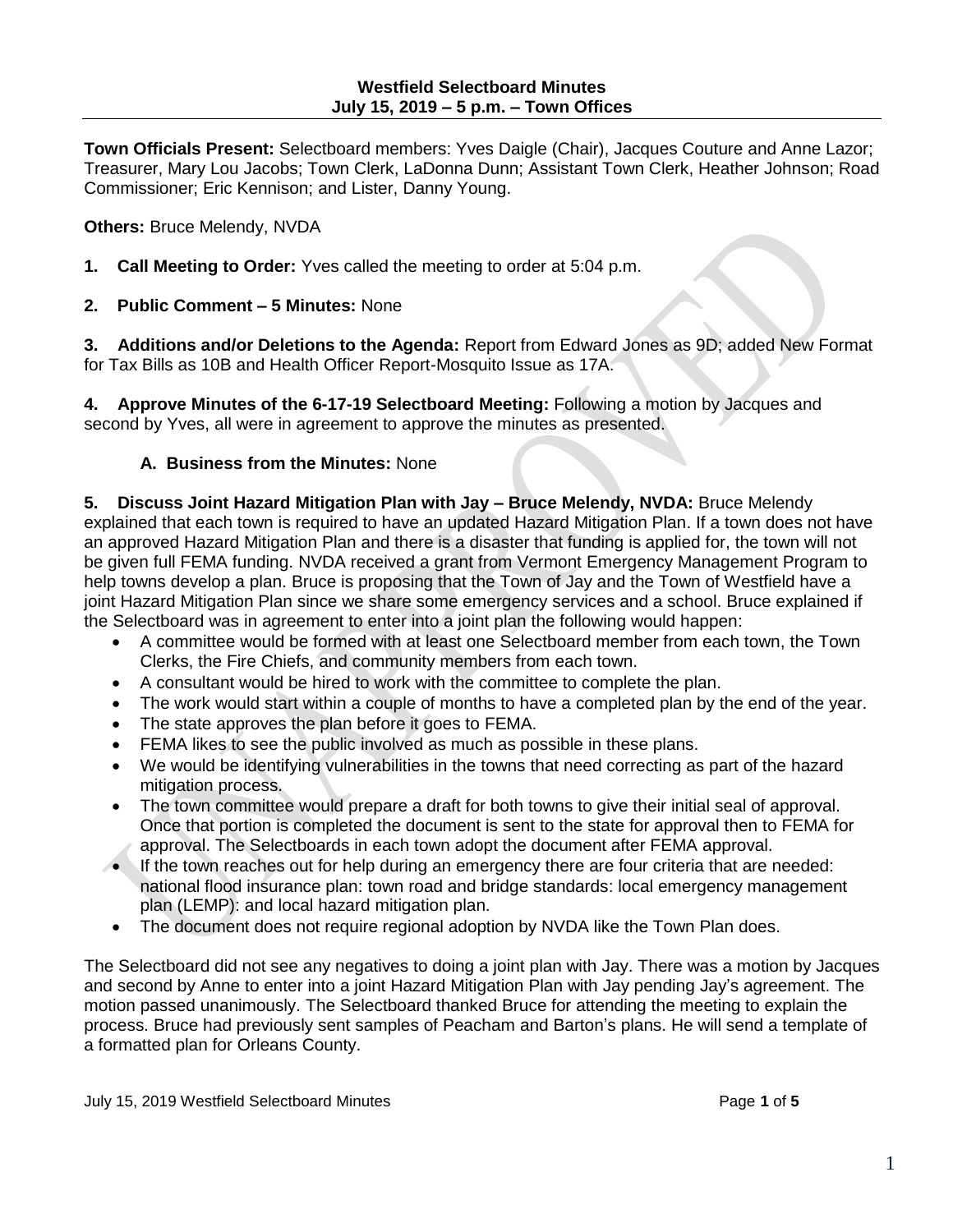**6. Review and Adopt Local Emergency Management Plan-LEMP** (previously emailed 7/1/19)**:** Bruce Melendy from NVDA was present to answers questions about the LEMP. He works with the Clerk each year to update the document. The State of Vermont has changed the LEMP to a new format this year. Yves mentioned that there are folks missing from the vulnerable population list. Bruce stated that the vulnerable population list does not get shared and he can update with the additional names. Anne made a motion and Jacques seconded, to adopt the LEMP with the addition of the names to be added to the vulnerable population list. All were in agreement.

**7. Geocaching Request from Carolyn Adams for Westfield Cemetery:** Yves stated Carolyn Adams requested to have a tree at the entrance of the Westfield Cemetery as a geocaching location. The written request was reviewed by the Selectboard. Yves stated that the cemetery is a sacred place. Yves made a motion that the request be turned down, Jacques seconded, and all were in agreement.

# **8. Road Updates:**

**A. Update on Route 100 ATV/VASA Connector (General Store to Cemetery Rd.):** LaDonna reported the State has put up signs from the Westfield General Store to Cemetery Road allowing ATV access.

**B. Progress on Radar Signs:** Mary Lou said she met with Jason Sevigny on Friday and sent all the specifications to Nate Covey regarding the radar sign. After Nate Covey approves it, Jason can assist Eric Kennison in installing the signs. Mary Lou said she will be in touch with Nate.

**C. Sign Vermont Electric Coop Easements for Jerome Rondeau and Ronald Pion:** Jacques made a motion that the town agrees to the right of way occupancy request by Vermont Electric Coop for Jerome Rondeau but the road needs to be up to standards to prevent erosion when the work is complete. Anne seconded and all were in favor. The Clerk will inform Jerome Rondeau of this when he comes to pick up the paperwork. Ronald Pion is not ready to complete his paperwork yet.

**D. Sign Better Roads Grant for Buck Hill Rd./Taft Brook Rd. for \$16,116:** The work needs to be completed by 6/30/2020. Anne made a motion to approve/sign the Better Roads Grant (BR07029) for Buck Hill Road/Taft Brook Road in the amount of \$16,116, with the towns match being 20%. Jacques seconded and all were in favor.

**E. Reservoir Rd. Bus and Truck Travel Concern:** The Clerk stated property owner, Carolyn Lyster, brought to her attention that the sign had not been placed on Reservoir Road discontinuing truck travel which was agreed upon in 2017 by the Selectboard. Jacques made a motion to rescind the November 13, 2017 vote (Article 6C in the minutes) and Yves seconded, regarding the request to place a sign stating no tractor trailer trucks are allowed on the Reservoir Road. The Selectboard agreed it is a class 3 road which is open for everyone's use. The vote passed unanimously. Another concern Mary Lou brought up was the signs stolen from Westfield. She stated she would talk to Deputy Brooks about the signs to see if they were among the ones recently recovered. She will also ask him about the speed radar cart that was to be made available for Town use.

### **9. Treasurer's Report – Mary Lou Jacobs:**

**A. Approve Warrants for Expenditures Dated 6/19, 6/26, 7/3 and 7/10/19:** Anne made a motion which was seconded by Jacques to approve the four warrants. The motion passed unanimously.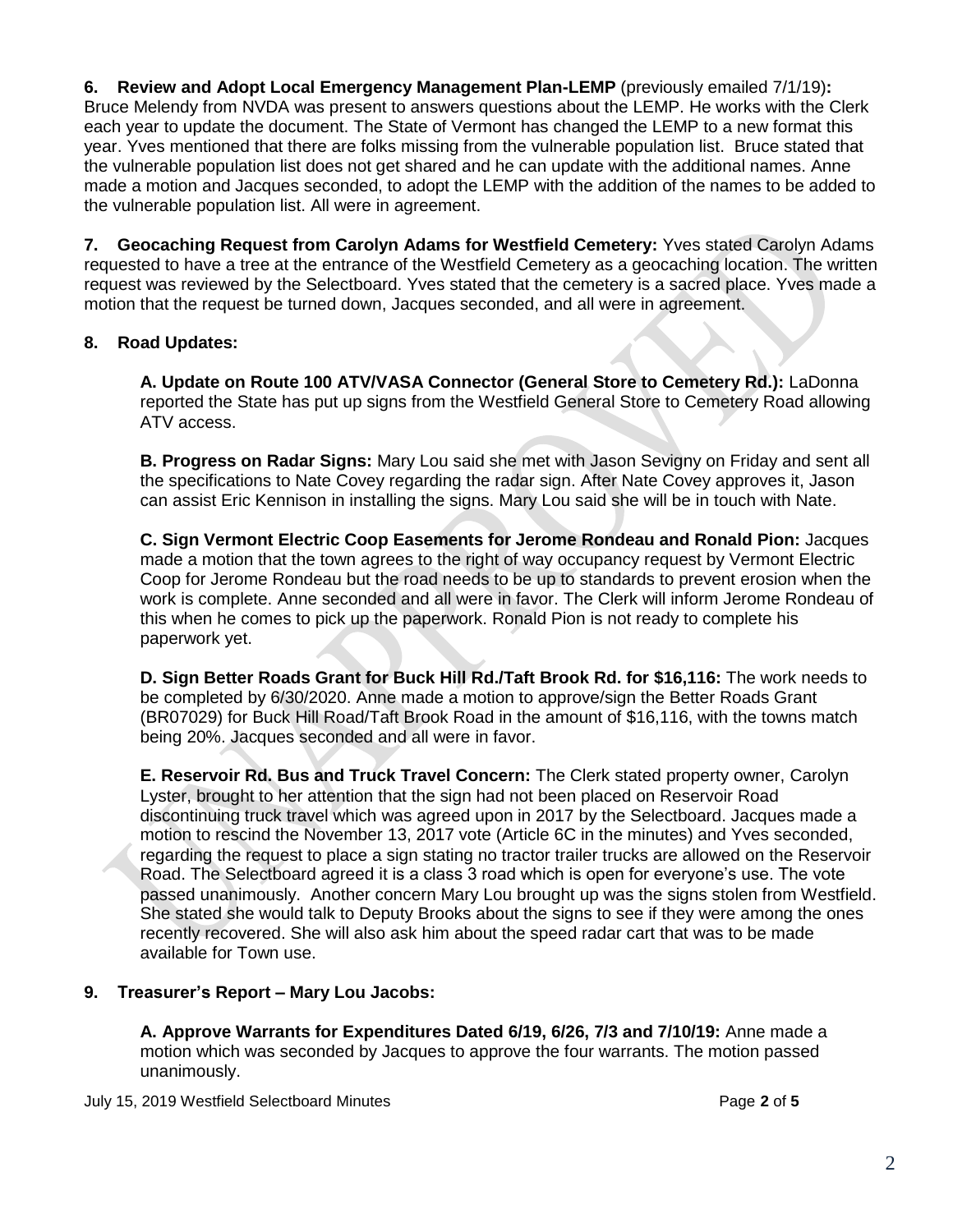**B. Financial Update and Budget Review:** The General Fund balance as of today is \$18,760.86. The school check was received in the amount of \$11,955.00. The town has \$39,300.00 towards the line of credit and an additional \$10,000 from Good Neighbor Fund, for a total amount of \$49,300.00. Jacques asked how property tax refunds were handled and how come so many get refunds. Mary Lou explained sometimes they have filed late homestead declarations, sometimes two mortgage companies have paid or the property has gone to tax sale and the property owner has overpaid.

**C. Workers Comp Audit Results:** Mary Lou had a workers comp audit recently. As a result VLCT/PACIF is requesting that individuals who drive their vehicles for town business provide a copy of their current license, registration, inspection and insurance. Mary Lou will ask VLCT about volunteers and if they are covered under the town insurance.

**D. Report from Edward Jones:** Mary Lou stated she does not have access to Edward Jones account information because she is not authorized by the Selectboard or a signer on the account. It was discussed if there are withdrawals from the account there should be dual signature. Yves said that Edward Jones will send the paperwork for Mary Lou to have authority to access the accounts. Mary Lou reported the monthly statement show an increase of \$3,680 from last month.

### **10. Set Municipal Tax Rate for 2019/20:**

**A. Education Tax Rate 2019/20 for Westfield:** The education tax rate was set by the state at **\$1.39 for homestead (residential) and \$1.4683 for non-residential.**

The Selectboard, with the Treasurer, set the municipal tax rate based on the approved town budget from Town Meeting Day. **The municipal tax rate was set at .7031 per \$100 of assessed value.** 

Following are the combined (education/municipal/local) tax rates which will be billed on the 2019/20 tax bills:

- Homestead (Residential) Tax Rate = 1.3900 state education tax  $+$  .7031 municipal tax  $+$ .0034 local tax (cost of the veterans exemption shared by all property owners). **The total tax rate for residential is \$2.0965 per \$100 of assessed property value.**
- Non-Residential Tax Rate = 1.4683 is the state education tax  $+$  .7031 municipal tax  $+$ .0034 local tax (cost of the veterans exemption shared by all property owners). **The total tax rate for non-residential is \$2.1748 per \$100 of assessed property value.**
- **Westfield's CLA is 108.56**

**B. New Format for Tax Bills:** The Vermont Department of Taxes has a new format for the tax bills. LaDonna explained this is a new state law requiring that the municipal tax be broken out on the opposite side of the tax bill from the state education tax. The state's publication titled "How to Understand a Property Tax Bill" was handed out for the Selectboards review. This publication (GB-1205) will be sent with all tax bills this year to help property owners understand the new format.

**11. Discuss Complaints about Unsightly Properties:** There was discussion about four unsightly properties in the village district. LaDonna provided definitions from the current Zoning Bylaw which included:

July 15, 2019 Westfield Selectboard Minutes Page **3** of **5**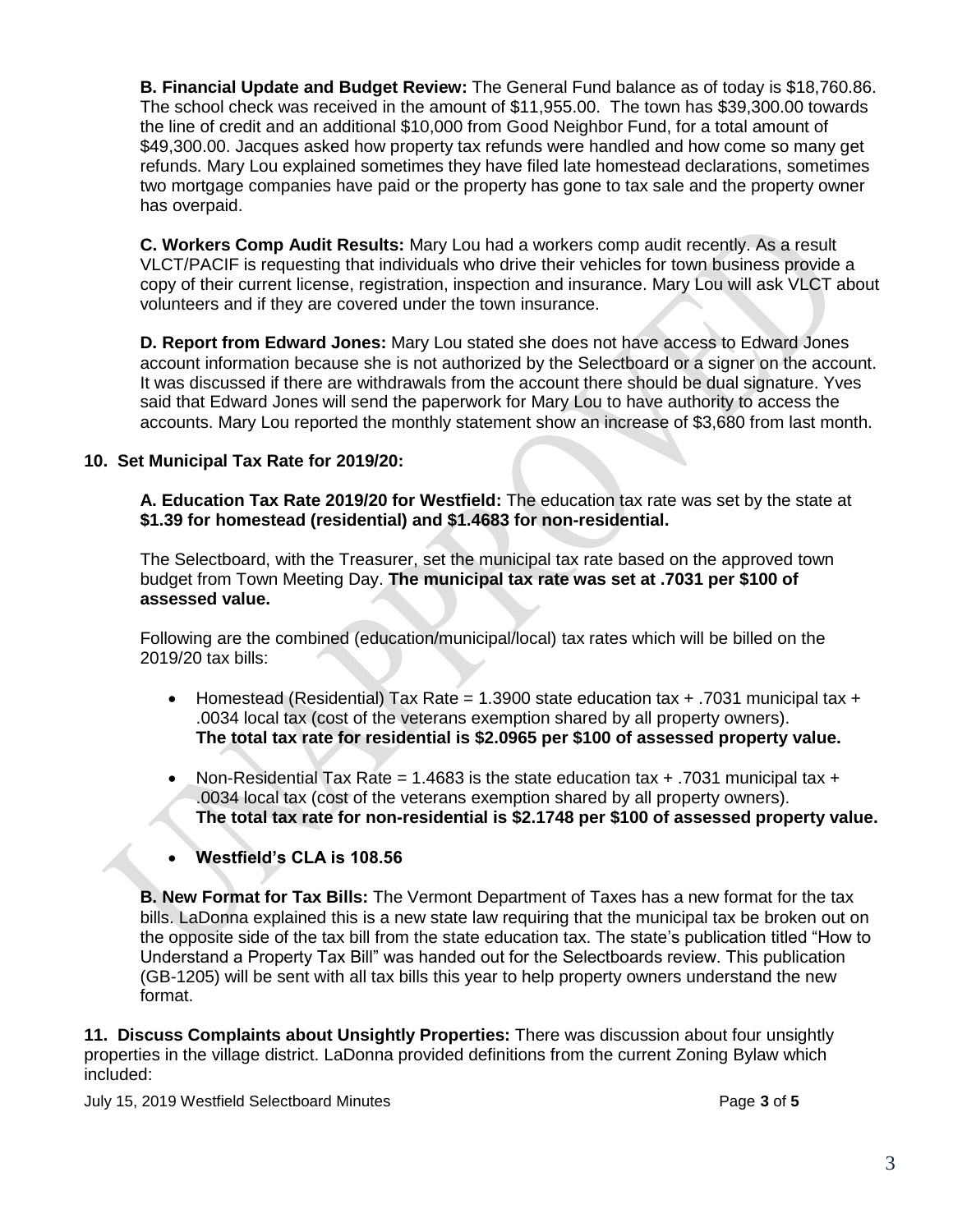- Junk: Old or discarded scrap copper, brass, iron, steel and other old or scrap or nonferrous material, including but not limited to household appliances, furniture, rope, rags, batteries, glass, rubber debris, waste, trash, construction debris, plumbing fixtures, or any discarded, dismantled, wrecked, scrapped or ruined motor vehicles or parts thereof. Any of the above items used in a bona fide agricultural operation are excluded from this definition.
- Junk Motor Vehicle: A discarded, dismantled, wrecked, scrapped or ruined motor vehicle or parts thereof, or one other than an on premise utility vehicle, which is allowed to remain unregistered for a period of ninety days from the date of discovery.

LaDonna mentioned the Planning Commission is reviewing the enforcement portion of the bylaw as well as what other towns use for explanations/definitions for junk/junky yards and junk motor vehicles. The current Bylaw enforcement has to go through the Environmental Court. Sometimes the issues cross over into health issues which would involve the health department. Mary Lou will do some research and the Selectboard will proceed based on the information provided by Mary Lou. Mary Lou offered to assist the Health Officer with these issues if necessary.

**12. Update on Municipal Facilities Grant for Clerk's Roof/Chimney & Radar Signs:** Radar signs were discussed above.

**A. Second Quote for Chimney and Roof at Clerk's Office:** Yves acquired a second quote of \$13,222 from Hometown Hardware. The original quote of \$13,265 was from Bathalon Construction. The quotes do not include removal. Mary Lou will look into a dumpster. Jacques informed the Board of the grant process for the chimney and roof. He sent all requested information to the grant manager Misty Sinsigalli from the USDA. He sent the financials for three years but needed to send the quotes. The last response from her was June 6, 2019. Jacques said he will call her and follow up about what has been sent thus far.

**13. Sheriff's Report for May:** The hour reported were 29.75 total. Fifteen hours were made up from last year's contract time. There were \$1526 for speed zone, inspection sticker, and suspension violations.

**14. Recycling Update:** Yves reported prices are picking up on the recycling materials the waste management district sells. Aluminum cans are selling well. Individuals have been caught illegally dumping so a sign will be made to be put up by the dumpsters. The current price for steel is \$60/ton.

**A. Purchase Pressure Washer:** Yves requested the Town buy a pressure washer to clean the concrete slab at the Recycling Center and the outside of the building which gets very dirty from bugs. Yves priced one at Pick and Shovel for \$300.00. Jacques made a motion to purchase a pressure washer for the Town to be utilized at the Recycling Center as well as at other town buildings. Anne seconded. All were in favor.

**15. Resolution for 2020 Municipal Planning Grant:** Tabled until the next meeting.

**16. Request for Window Shades for Community Center (Upstairs):** Debbie Dykeman requested window shades for the upstairs windows at the Community Center to help control the heat. She called and made the request to the Clerk because she says people are not coming to the Bone Builders Exercise Group because it is too hot upstairs in the summer. The Selectboard will be consider this when they prepare the next budget.